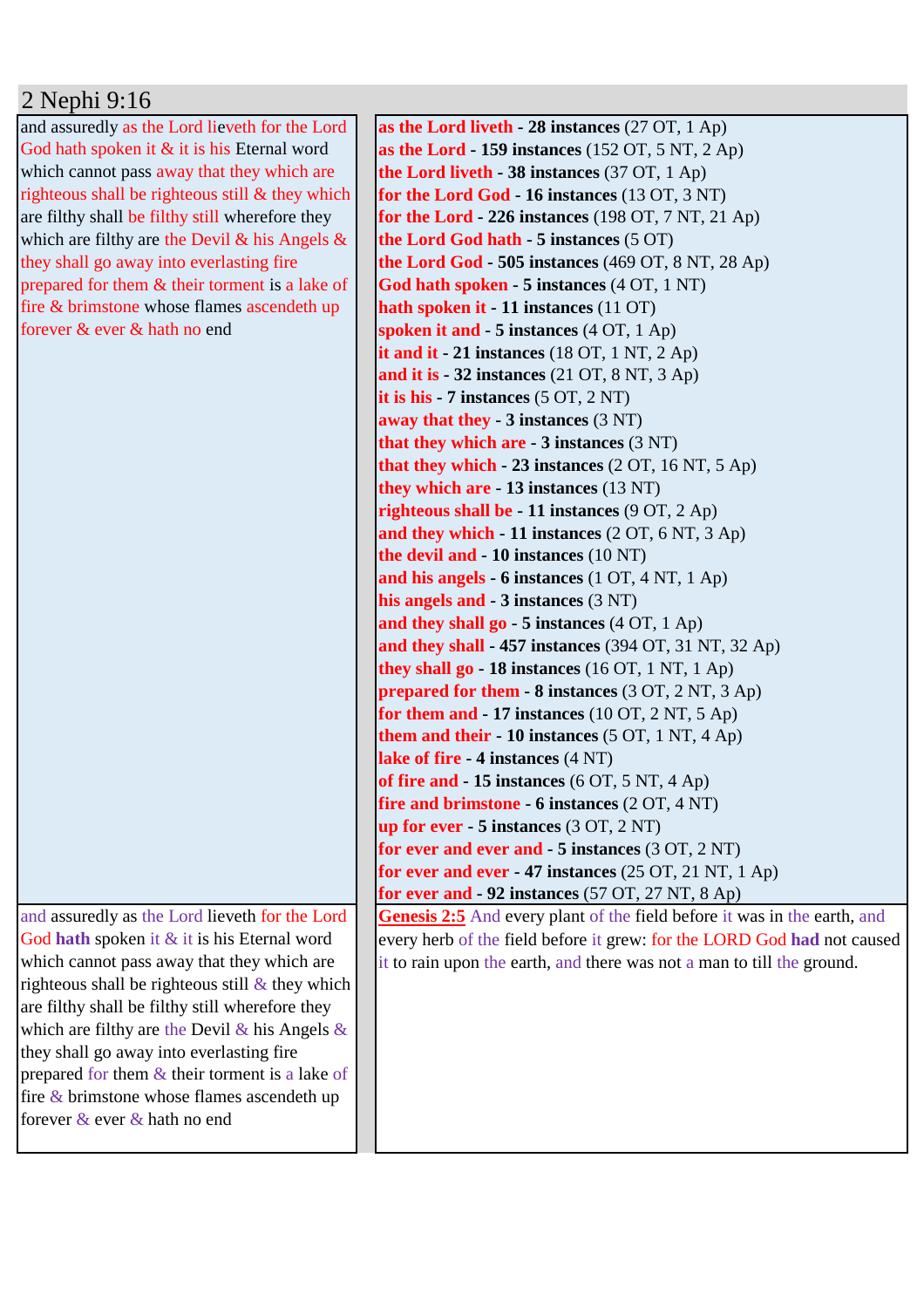| and assuredly as the Lord lieveth for the Lord<br>God hath spoken it & it is his Eternal word<br>which cannot pass away that they which are<br>righteous shall be righteous still & they which<br>are filthy shall be filthy still wherefore they<br>which are filthy are the Devil & his Angels $\&$<br>they shall go away into everlasting fire<br>prepared for them & their torment is a lake of<br>fire & brimstone whose flames ascendeth up<br>forever & ever & hath no end        | Amos 3:8 The lion hath roared, who will not fear? the Lord GOD hath<br>spoken, who can but prophesy?                                                                                                                                                |
|------------------------------------------------------------------------------------------------------------------------------------------------------------------------------------------------------------------------------------------------------------------------------------------------------------------------------------------------------------------------------------------------------------------------------------------------------------------------------------------|-----------------------------------------------------------------------------------------------------------------------------------------------------------------------------------------------------------------------------------------------------|
| and assuredly as the Lord lieveth for the Lord<br>God hath spoken it $\&$ it is his Eternal word<br>which cannot pass away that they which are<br>righteous shall be righteous still $&$ they which<br>are filthy shall be filthy still wherefore they<br>which are filthy are the Devil & his Angels $\&$<br>they shall go away into everlasting fire<br>prepared for them $&$ their torment is a lake of<br>fire & brimstone whose flames ascendeth up<br>forever & ever & hath no end | 2 Samuel 7:29 Therefore now let it please thee to bless the house of thy<br>servant, that it may continue for ever before thee: for thou, O Lord<br>GOD, hast spoken it: and with thy blessing let the house of thy servant<br>be blessed for ever. |
| and assuredly as the Lord lieveth for the Lord<br>God hath spoken it & it is his Eternal word<br>which cannot pass away that they which are<br>righteous shall be righteous still & they which<br>are filthy shall be filthy still wherefore they<br>which are filthy are the Devil & his Angels $\&$<br>they shall go away into everlasting fire<br>prepared for them $&$ their torment is a lake of<br>fire & brimstone whose flames ascendeth up<br>forever & ever & hath no end      | <b>Psalm 103:16</b> For the wind passeth over it, and it is gone; and the place<br>thereof shall know it no more.                                                                                                                                   |
| and assuredly as the Lord lieveth for the Lord<br>God hath spoken it & it is his Eternal word<br>which cannot pass away that they which are<br>righteous shall be righteous still & they which<br>are filthy shall be filthy still wherefore they<br>which are filthy are the Devil $\&$ his Angels $\&$<br>they shall go away into everlasting fire<br>prepared for them & their torment is a lake of<br>fire & brimstone whose flames ascendeth up<br>forever & ever & hath no end     | <b>Ezekiel 15:5</b> Behold, when it was whole, it was meet for no work: how<br>much less shall it be meet yet for any work, when the fire hath devoured<br>it, and it is burned?                                                                    |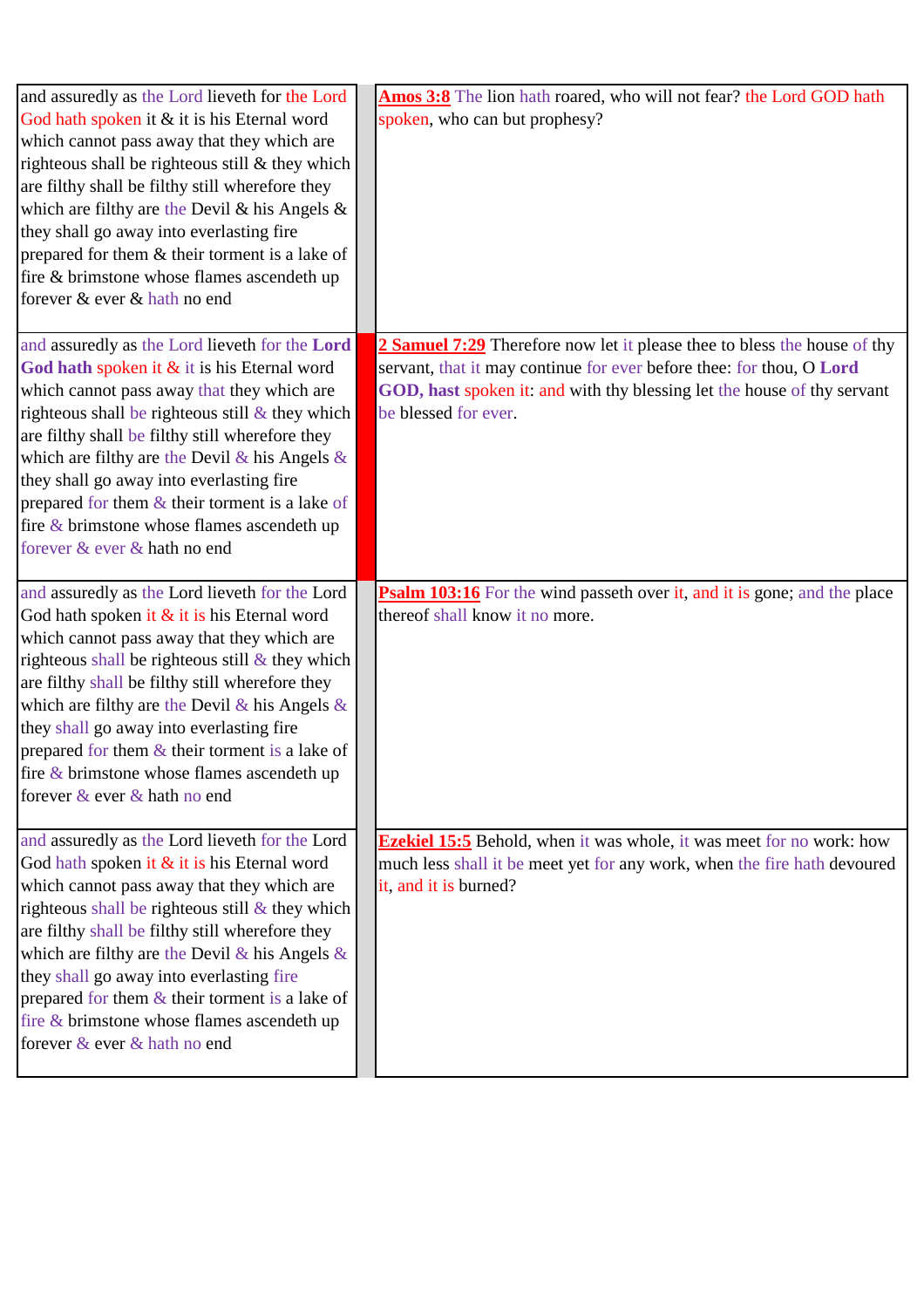| and assuredly as the Lord lieveth for the Lord      | <b>Proverbs 19:11</b> The discretion of a man deferreth his anger; and it is his |
|-----------------------------------------------------|----------------------------------------------------------------------------------|
| God hath spoken it & it is his Eternal word         | glory to pass over a transgression.                                              |
| which cannot pass away that they which are          |                                                                                  |
| righteous shall be righteous still $\&$ they which  |                                                                                  |
| are filthy shall be filthy still wherefore they     |                                                                                  |
| which are filthy are the Devil $\&$ his Angels $\&$ |                                                                                  |
| they shall go away into everlasting fire            |                                                                                  |
| prepared for them & their torment is a lake of      |                                                                                  |
| fire $\&$ brimstone whose flames ascendeth up       |                                                                                  |
| forever & ever & hath no end                        |                                                                                  |
| and assuredly as the Lord lieveth for the Lord      | <b>Jeremiah 7:8</b> Behold, ye trust in lying words, that cannot profit.         |
| God hath spoken it & it is his Eternal word         |                                                                                  |
| which cannot pass away that they which are          |                                                                                  |
| righteous shall be righteous still & they which     |                                                                                  |
| are filthy shall be filthy still wherefore they     |                                                                                  |
| which are filthy are the Devil & his Angels $\&$    |                                                                                  |
| they shall go away into everlasting fire            |                                                                                  |
| prepared for them & their torment is a lake of      |                                                                                  |
| fire & brimstone whose flames ascendeth up          |                                                                                  |
| forever & ever & hath no end                        |                                                                                  |
|                                                     |                                                                                  |
| And assuredly, as the Lord liveth, for the Lord     | <b>Esther 13:7</b> That they, who of old and now also are malicious, may in      |
| God hath spoken it, and it is his eternal word,     | one day with violence go into the grave, and so ever hereafter cause our         |
| which cannot pass away, that they who are           | affairs to be well settled, and without trouble.                                 |
| righteous shall be righteous still, and they        |                                                                                  |
| who are filthy shall be filthy still; wherefore,    |                                                                                  |
| they who are filthy are the devil and his           |                                                                                  |
| angels; and they shall go away into                 |                                                                                  |
| everlasting fire, prepared for them; and their      |                                                                                  |
| torment is as a lake of fire and brimstone,         |                                                                                  |
| whose flame ascendeth up forever and ever           |                                                                                  |
| and has no end.                                     |                                                                                  |
| and assuredly as the Lord lieveth for the Lord      | <b>Job 15:14</b> What is man, that he should be clean? and he which is born of   |
| God hath spoken it $&$ it is his Eternal word       | a woman, that he should be righteous?                                            |
| which cannot pass away that they which are          |                                                                                  |
| righteous shall be righteous still $\&$ they        |                                                                                  |
| which are filthy shall be filthy still wherefore    |                                                                                  |
| they which are filthy are the Devil $\&$ his        |                                                                                  |
| Angels $\&$ they shall go away into everlasting     |                                                                                  |
| fire prepared for them $&$ their torment is a       |                                                                                  |
| lake of fire & brimstone whose flames               |                                                                                  |
| ascendeth up forever & ever & hath no end           |                                                                                  |
|                                                     |                                                                                  |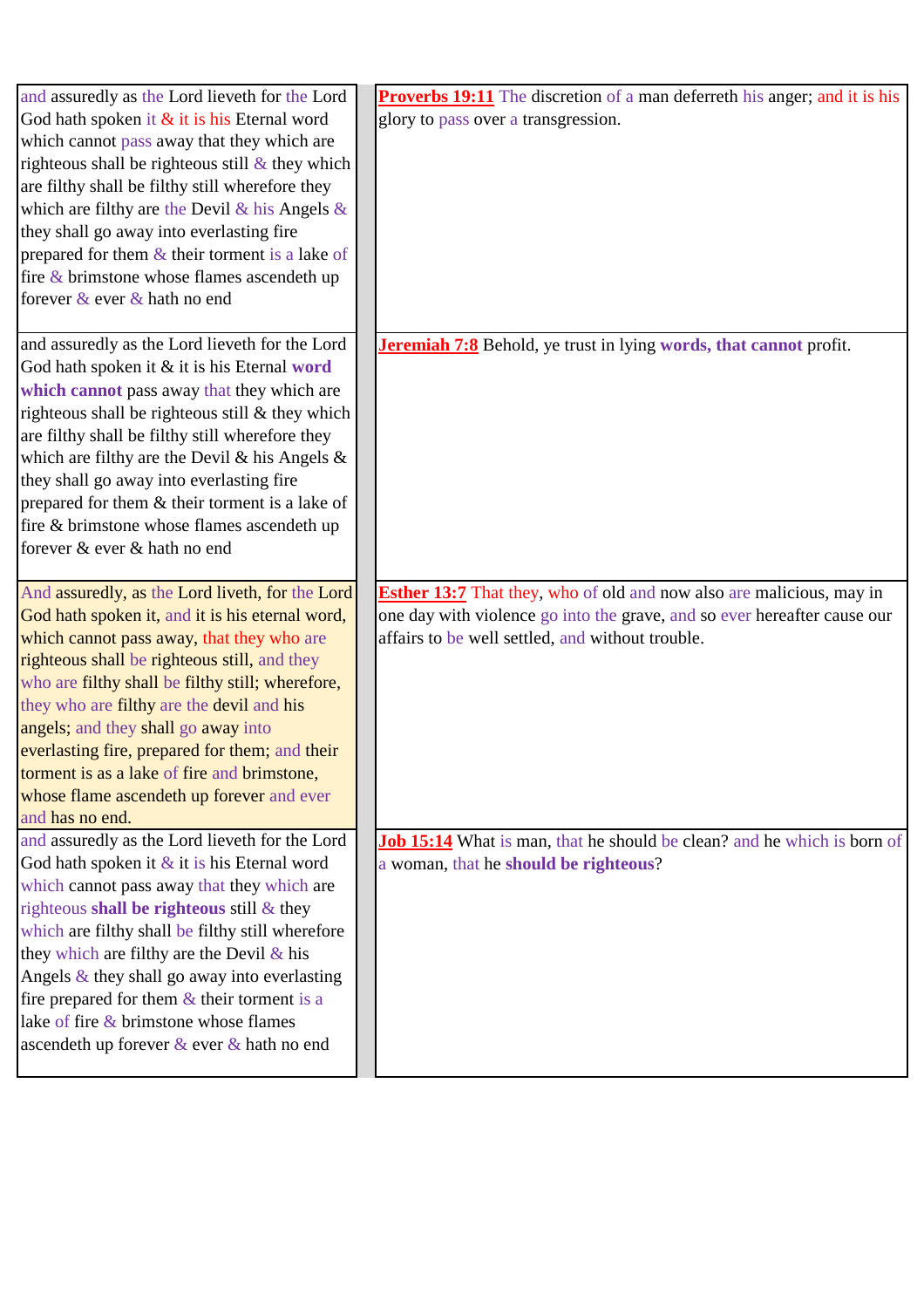| and assuredly as the Lord lieveth for the Lord<br>God hath spoken it & it is his Eternal word<br>which cannot pass away that they which are<br>righteous shall be righteous still $\&$ they<br>which are filthy shall be filthy still wherefore<br>they which are filthy are the Devil $\&$ his<br>Angels $\&$ they shall go away into everlasting<br>fire prepared for them $&$ their torment is a<br>lake of fire & brimstone whose flames                                                                                               | <b>Revelation 22:11</b> He that is unjust, let him be unjust still: and he which<br>is filthy, let him be filthy still: and he that is righteous, let him be<br>righteous still: and he that is holy, let him be holy still.                                             |
|--------------------------------------------------------------------------------------------------------------------------------------------------------------------------------------------------------------------------------------------------------------------------------------------------------------------------------------------------------------------------------------------------------------------------------------------------------------------------------------------------------------------------------------------|--------------------------------------------------------------------------------------------------------------------------------------------------------------------------------------------------------------------------------------------------------------------------|
| ascendeth up forever & ever & hath no end<br>and assuredly as the Lord lieveth for the Lord<br>God hath spoken it $\&$ it is his Eternal word<br>which cannot pass away that they which are<br>righteous shall be righteous still $\&$ they which<br>are filthy shall be filthy still wherefore they<br>which are filthy are the Devil & his Angels $\&$<br>they shall go away into everlasting fire<br>prepared for them $\&$ their torment is a lake of<br>fire $\&$ brimstone whose flames ascendeth up<br>forever & ever & hath no end | Acts 8:38 And he commanded the chariot to stand still: and they went<br>down both into the water, both Philip and the eunuch; and he baptized<br>him.                                                                                                                    |
| And assuredly, as the Lord liveth, for the Lord<br>God hath spoken it, and it is his eternal word,<br>which cannot pass away, that they who are<br>righteous shall be righteous still, and they<br>who are filthy shall be filthy still; wherefore,<br>they who are filthy are the devil and his<br>angels; and they shall go away into<br>everlasting fire, prepared for them; and their<br>torment is as a lake of fire and brimstone,<br>whose flame ascendeth up forever and ever<br>and has no end.                                   | <b>Joshua 17:16</b> And the children of Joseph said, The hill is not enough for<br>us: and all the Canaanites that dwell in the land of the valley have<br>chariots of iron, both they who are of Bethshean and her towns, and they<br>who are of the valley of Jezreel. |
| And assuredly, as the Lord liveth, for the Lord<br>God hath spoken it, and it is his eternal word,<br>which cannot pass away, that they who are<br>righteous shall be righteous still, and they<br>who are filthy shall be filthy still; wherefore,<br>they who are filthy are the devil and his<br>angels; and they shall go away into<br>everlasting fire, prepared for them; and their<br>torment is as a lake of fire and brimstone,<br>whose flame ascendeth up forever and ever<br>and has no end.                                   | <b>Hebrews 2:11</b> For both he that sanctifieth and they who are sanctified<br>are all of one: for which cause he is not ashamed to call them brethren,                                                                                                                 |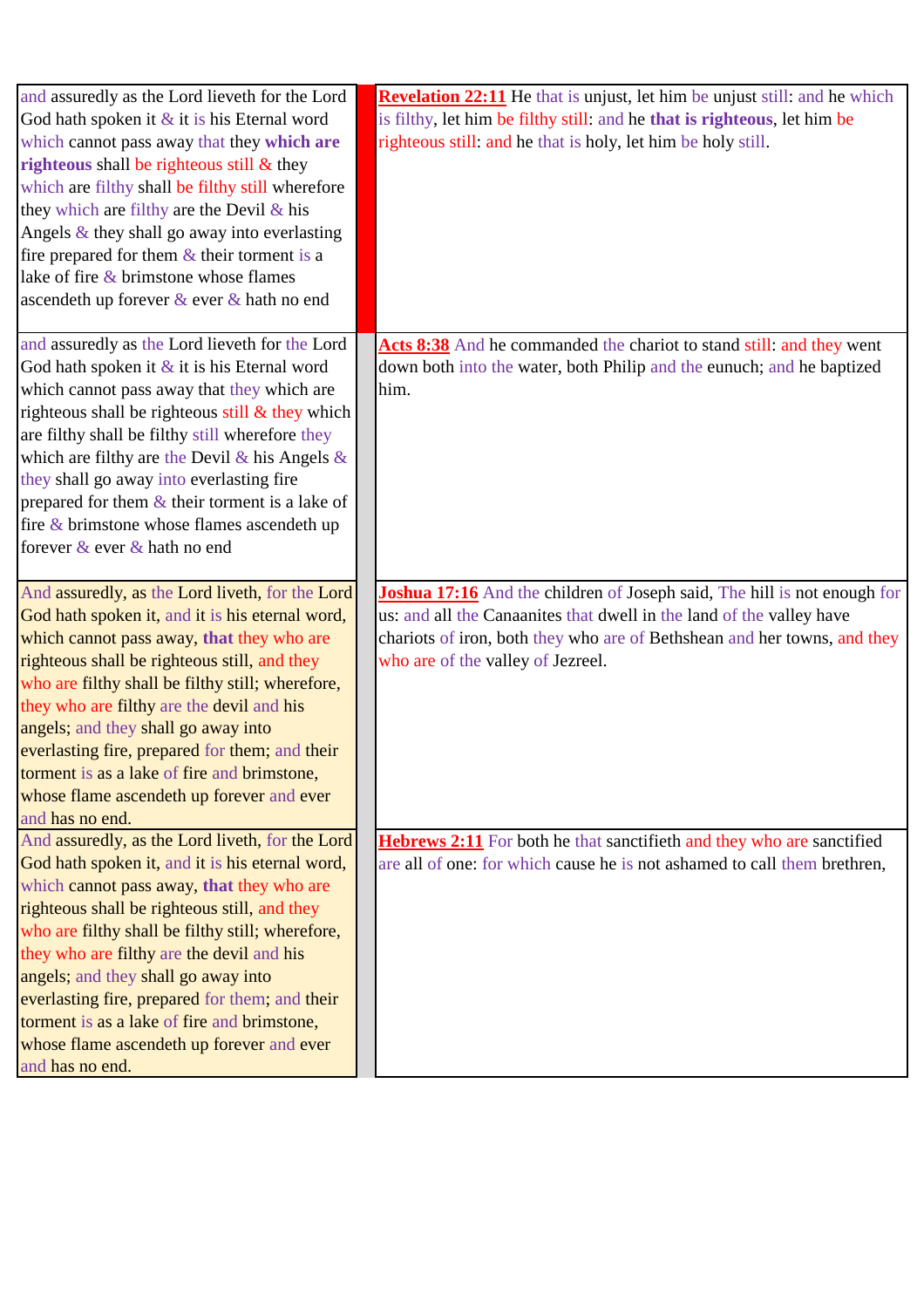| and assuredly as the Lord lieveth for the Lord      | <b>Zephaniah 3:1</b> Woe to her that is filthy and polluted, to the oppressing |
|-----------------------------------------------------|--------------------------------------------------------------------------------|
| God hath spoken it & it is his Eternal word         | city!                                                                          |
| which cannot pass away that they which are          |                                                                                |
| righteous shall be righteous still $\&$ they which  |                                                                                |
| are filthy shall be filthy still wherefore they     |                                                                                |
| which are filthy are the Devil $\&$ his Angels $\&$ |                                                                                |
| they shall go away into everlasting fire            |                                                                                |
| prepared for them $&$ their torment is a lake of    |                                                                                |
| fire & brimstone whose flames ascendeth up          |                                                                                |
| forever & ever & hath no end                        |                                                                                |
|                                                     |                                                                                |
| and assuredly as the Lord lieveth for the Lord      | <b>Numbers 21:27</b> Wherefore they that speak in proverbs say, Come into      |
| God hath spoken it $&$ it is his Eternal word       | Heshbon, let the city of Sihon be built and prepared:                          |
| which cannot pass away that they which are          |                                                                                |
| righteous shall be righteous still $&$ they which   |                                                                                |
| are filthy shall be filthy still wherefore they     |                                                                                |
| which are filthy are the Devil & his Angels $\&$    |                                                                                |
| they shall go away into everlasting fire            |                                                                                |
| prepared for them $&$ their torment is a lake of    |                                                                                |
| fire & brimstone whose flames ascendeth up          |                                                                                |
| forever & ever & hath no end                        |                                                                                |
|                                                     |                                                                                |
| and assuredly as the Lord lieveth for the Lord      | 2 Maccabees 11:30 Wherefore they that will depart shall have safe              |
| God hath spoken it & it is his Eternal word         | conduct till the thirtieth day of Xanthicus with security.                     |
|                                                     |                                                                                |
|                                                     |                                                                                |
| which cannot pass away that they which are          |                                                                                |
| righteous shall be righteous still & they which     |                                                                                |
| are filthy shall be filthy still wherefore they     |                                                                                |
| which are filthy are the Devil & his Angels $\&$    |                                                                                |
| they shall go away into everlasting fire            |                                                                                |
| prepared for them & their torment is a lake of      |                                                                                |
| fire & brimstone whose flames ascendeth up          |                                                                                |
| forever & ever & hath no end                        |                                                                                |
|                                                     |                                                                                |
| and assuredly as the Lord lieveth for the Lord      | <b>Revelation 20:2</b> And he laid hold on the dragon, that old serpent, which |
| God hath spoken it & it is his Eternal word         | is the Devil, and Satan, and bound him a thousand years,                       |
| which cannot pass away that they which are          |                                                                                |
| righteous shall be righteous still $&$ they which   |                                                                                |
| are filthy shall be filthy still wherefore they     |                                                                                |
| which are filthy are the Devil $\&$ his Angels $\&$ |                                                                                |
| they shall go away into everlasting fire            |                                                                                |
| prepared for them $&$ their torment is a lake of    |                                                                                |
| fire $\&$ brimstone whose flames ascendeth up       |                                                                                |
| forever & ever & hath no end                        |                                                                                |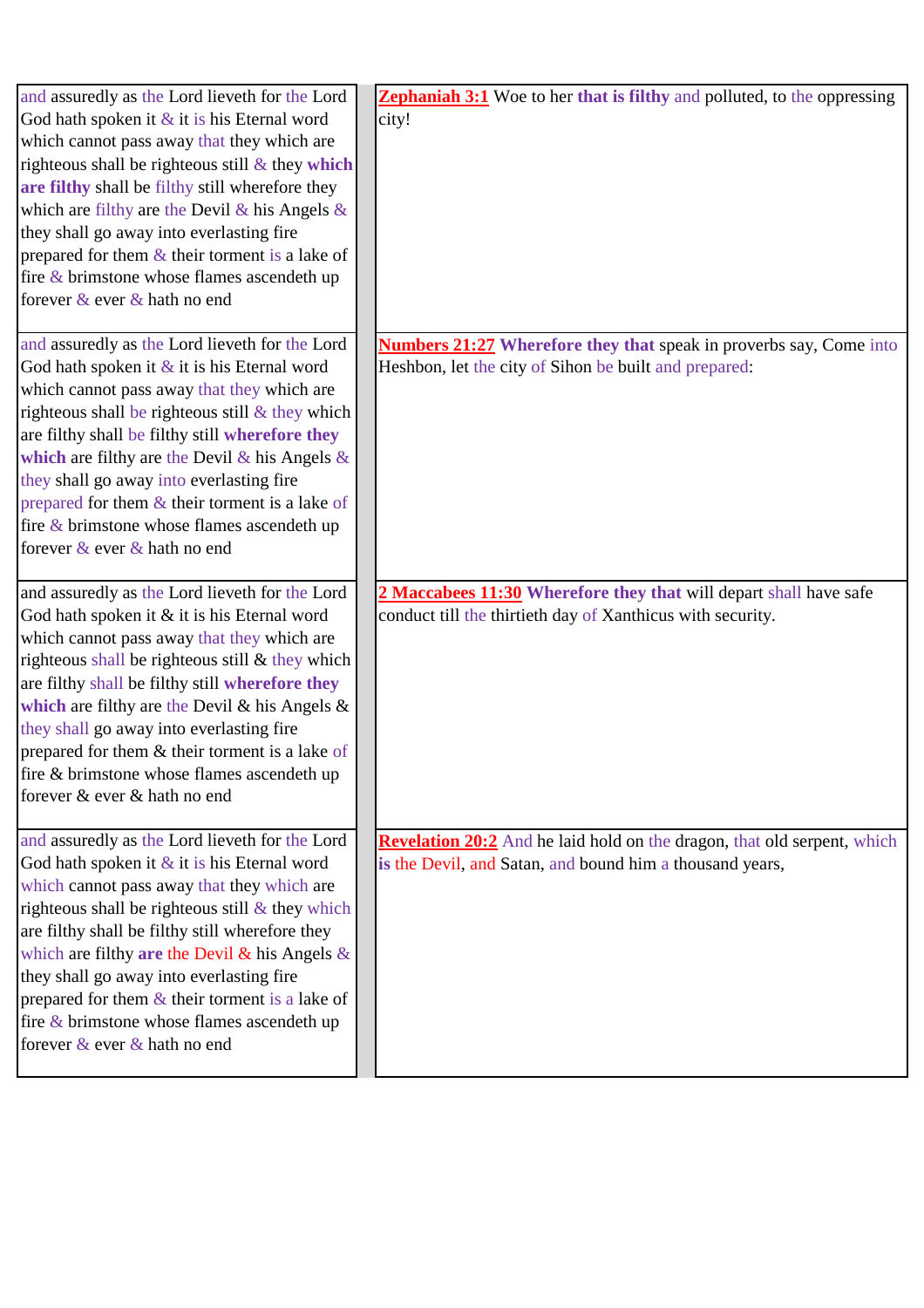| and assuredly as the Lord lieveth for the Lord<br>God hath spoken it & it is his Eternal word<br>which cannot pass away that they which are<br>righteous shall be righteous still $\&$ they which<br>are filthy shall be filthy still wherefore they<br>which are filthy are the Devil $\&$ his Angels $\&$<br>they shall go away into everlasting fire<br>prepared for them & their torment is a lake of<br>fire & brimstone whose flames ascendeth up<br>forever & ever & hath no end | Matthew 25:41 Then shall he say also unto them on the left hand,<br>Depart from me, ye cursed, into everlasting fire, prepared for the devil<br>and his angels: |
|-----------------------------------------------------------------------------------------------------------------------------------------------------------------------------------------------------------------------------------------------------------------------------------------------------------------------------------------------------------------------------------------------------------------------------------------------------------------------------------------|-----------------------------------------------------------------------------------------------------------------------------------------------------------------|
| and assuredly as the Lord lieveth for the Lord<br>God hath spoken it $&$ it is his Eternal word<br>which cannot pass away that they which are<br>righteous shall be righteous still $\&$ they<br>which are filthy shall be filthy still wherefore<br>they which are filthy are the Devil & his<br>Angels & they shall go away into everlasting<br>fire prepared for them & their torment is a<br>lake of fire & brimstone whose flames<br>ascendeth up forever & ever & hath no end     | Matthew 13:41 The Son of man shall send forth his angels, and they<br>shall gather out of his kingdom all things that offend, and them which<br>do iniquity;    |
| and assuredly as the Lord lieveth for the Lord<br>God hath spoken it & it is his Eternal word<br>which cannot pass away that they which are<br>righteous shall be righteous still & they which<br>are filthy shall be filthy still wherefore they<br>which are filthy are the Devil & his Angels $\&$<br>they shall go away into everlasting fire<br>prepared for them $&$ their torment is a lake of<br>fire $\&$ brimstone whose flames ascendeth up<br>forever & ever & hath no end  | Matthew 25:46 And these shall go away into everlasting punishment:<br>but the righteous into life eternal.                                                      |
| and assuredly as the Lord lieveth for the Lord<br>God hath spoken it & it is his Eternal word<br>which cannot pass away that they which are<br>righteous shall be righteous still & they which<br>are filthy shall be filthy still wherefore they<br>which are filthy are the Devil $\&$ his Angels $\&$<br>they shall go away into everlasting fire<br>prepared for them & their torment is a lake of<br>fire & brimstone whose flames ascendeth up<br>forever & ever & hath no end    | <b>Matthew 8:31</b> So the devils besought him, saying, If thou cast us out,<br>suffer us to go away into the herd of swine.                                    |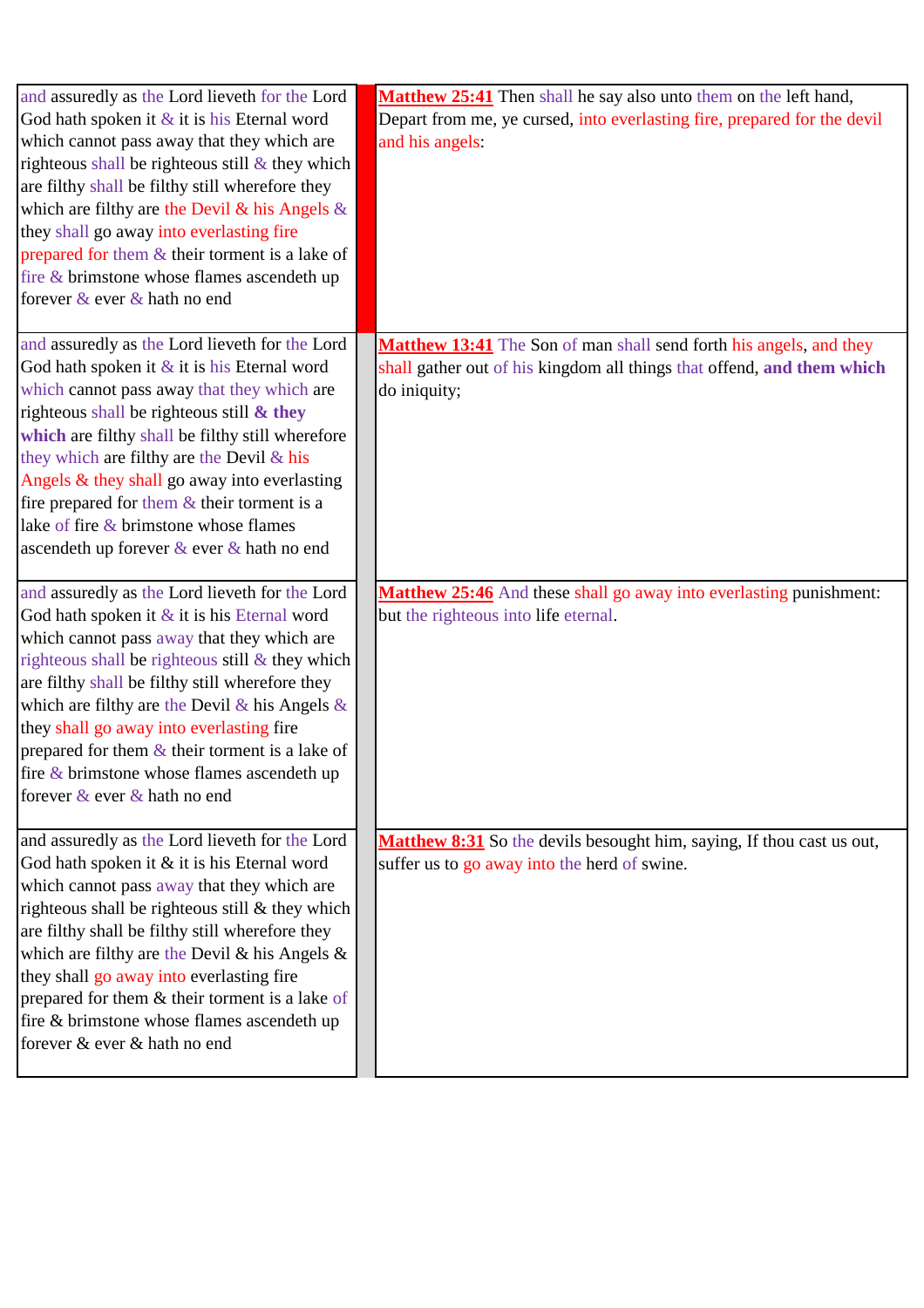| and assuredly as the Lord lieveth for the Lord<br>God hath spoken it & it is his Eternal word<br>which cannot pass away that they which are<br>righteous shall be righteous still $\&$ they which<br>are filthy shall be filthy still wherefore they<br>which are filthy are the Devil & his Angels $\&$<br>they shall go away into everlasting fire<br>prepared for them & their torment is a lake of<br>fire & brimstone whose flames ascendeth up<br>forever & ever & hath no end     | Matthew 18:8 Wherefore if thy hand or thy foot offend thee, cut them<br>off, and cast them from thee: it is better for thee to enter into life halt or<br>maimed, rather than having two hands or two feet to be cast into<br>everlasting fire.                                                        |
|------------------------------------------------------------------------------------------------------------------------------------------------------------------------------------------------------------------------------------------------------------------------------------------------------------------------------------------------------------------------------------------------------------------------------------------------------------------------------------------|--------------------------------------------------------------------------------------------------------------------------------------------------------------------------------------------------------------------------------------------------------------------------------------------------------|
| and assuredly as the Lord lieveth for the Lord<br>God hath spoken it $&$ it is his Eternal word<br>which cannot pass away that they which are<br>righteous shall be righteous still & they which<br>are filthy shall be filthy still wherefore they<br>which are filthy are the Devil & his Angels $\&$<br>they shall go away into everlasting fire<br>prepared for them $&$ their torment is a lake of<br>fire $\&$ brimstone whose flames ascendeth up<br>forever & ever & hath no end | <b>Revelation 9:5</b> And to them it was given that they should not kill them,<br>but that they should be tormented five months: and their torment was as<br>the torment of a scorpion, when he striketh a man.                                                                                        |
| and assuredly as the Lord lieveth for the Lord<br>God hath spoken it & it is his Eternal word<br>which cannot pass away that they which are<br>righteous shall be righteous still & they which<br>are filthy shall be filthy still wherefore they<br>which are filthy are the Devil $\&$ his Angels $\&$<br>they shall go away into everlasting fire<br>prepared for them & their torment is a lake of<br>fire & brimstone whose flames ascendeth up<br>forever & ever & hath no end     | Revelation 19:20 And the beast was taken, and with him the false<br>prophet that wrought miracles before him, with which he deceived them<br>that had received the mark of the beast, and them that worshipped his<br>image. These both were cast alive into a lake of fire burning with<br>brimstone. |
| and assuredly as the Lord lieveth for the Lord<br>God hath spoken it & it is his Eternal word<br>which cannot pass away that they which are<br>righteous shall be righteous still $&$ they which<br>are filthy shall be filthy still wherefore they<br>which are filthy are the Devil $\&$ his Angels $\&$<br>they shall go away into everlasting fire<br>prepared for them & their torment is a lake of<br>fire & brimstone whose flames ascendeth up<br>forever & ever & hath no end   | Revelation 20:10 And the devil that deceived them was cast into the<br>lake of fire and brimstone, where the beast and the false prophet are, and<br>shall be tormented day and night for ever and ever.                                                                                               |